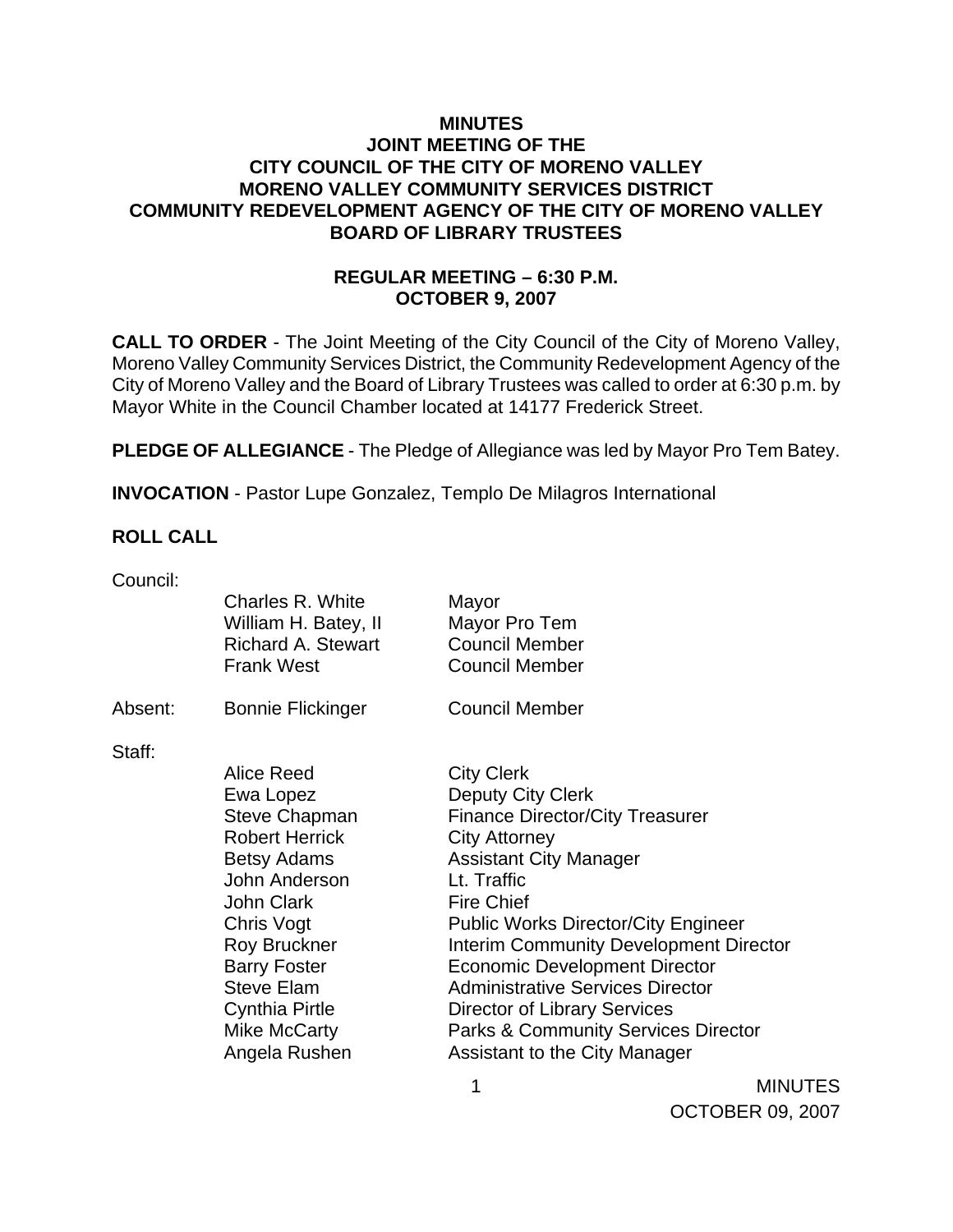Cynthia Pirtle introduced Jennifer Rapier, Librarian.

### **JOINT CONSENT CALENDARS (SECTIONS A-D) OF THE CITY COUNCIL OF THE CITY OF MORENO VALLEY, MORENO VALLEY COMMUNITY SERVICES DISTRICT, COMMUNITY REDEVELOPMENT AGENCY OF THE CITY OF MORENO VALLEY AND THE BOARD OF LIBRARY TRUSTEES**

Mayor White opened the agenda items for the Consent Calendars for public comments, there being none, public comments were closed.

### **A. CONSENT CALENDAR** - **CITY COUNCIL**

- A1. ORDINANCES FIRST READING BY TITLE ONLY Waived reading of all Ordinance Introductions and read by title only.
- A2. MINUTES REGULAR MEETING OF SEPTEMBER 25, 2007 (Report of: City Clerk's Department)

**Recommendation:** Approve as submitted.

A3. 2007 LEGISLATIVE UPDATE (Report of: Assistant to the City Manager)

**Recommendation:** Receive and file the informational report.

A4. NO STOPPING ZONES ON CHAMPIONSHIP DRIVE NEAR ZAHARIAS STREET AND DORAL WAY (Report of: Public Works Department)

**Recommendation:** Adopt Resolution No. 2007-113 to establish No Stopping zones on Championship Drive at four locations during certain hours (as listed in the Resolution) and direct the City Traffic Engineer to install the respective No Stopping signs.

Resolution No. 2007-113

 A Resolution of the City Council of the City of Moreno Valley, California, to Establish No Stopping Zones on Championship Drive at Four Locations During the Hours of 10:00 PM to 6:00 AM

A5. TRACT MAP 30320 – REDUCE FAITHFUL PERFORMANCE BOND AND ADOPT THE RESOLUTION AUTHORIZING ACCEPTANCE OF THE PUBLIC IMPROVEMENTS AS COMPLETE AND ACCEPTING CORTE SOLEDAD, VIA ELEGANTE, CORTE SAN LEANDRO, CAMINO DEL REY, CALLE CAPISTRANO, CAMINO SAN SIMEON, VIA DE ANZA, AND THE PORTION OF LASSELLE STREET ASSOCIATED WITH THE PROJECT INTO THE CITY'S MAINTAINED STREET SYSTEM, DEVELOPER – KB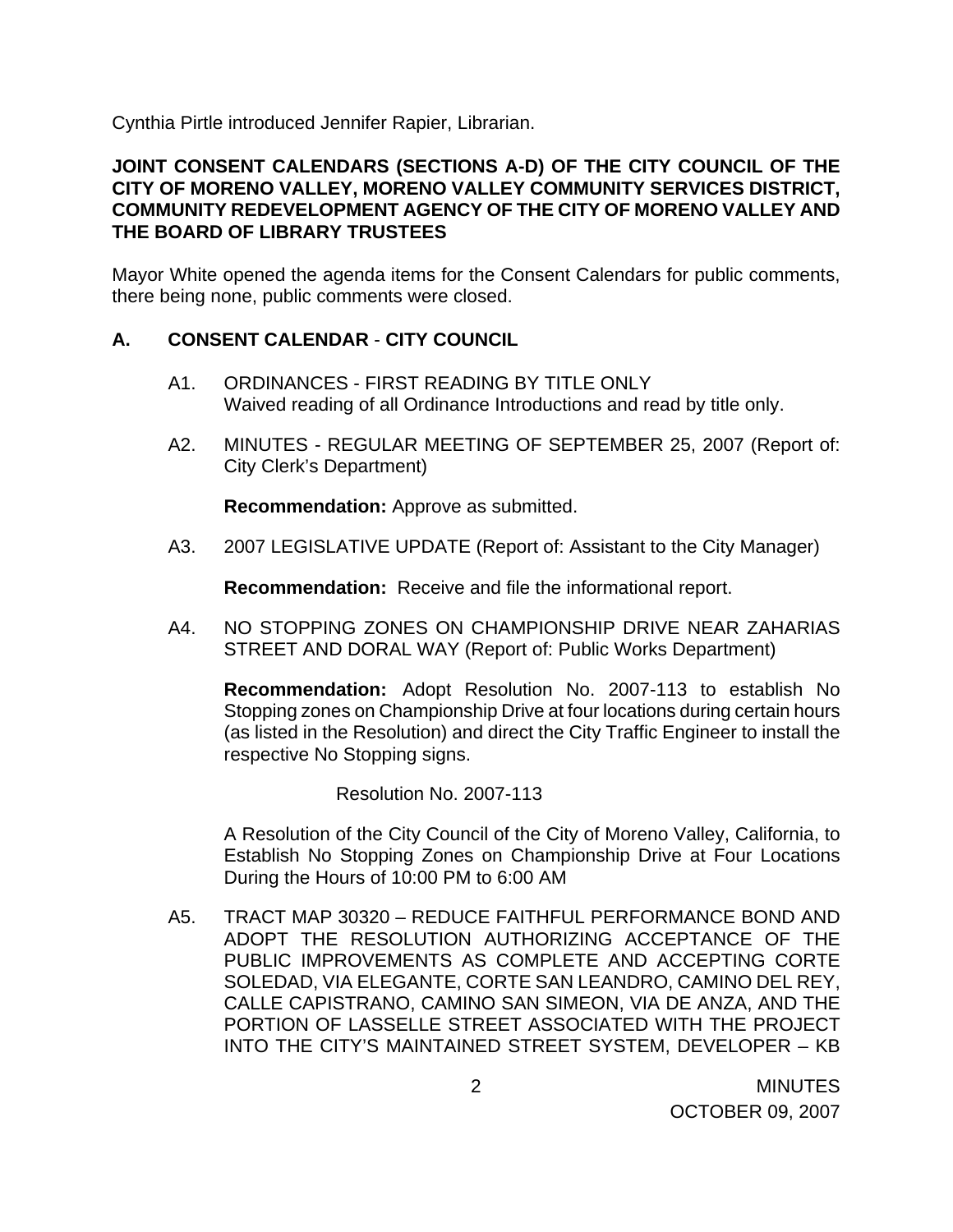HOMES COASTAL INC., WILDOMAR, CA 92595 (Report of: Public Works Department)

#### **Recommendation:**

1. Adopt Resolution No. 2007-114 authorizing the acceptance of the public improvements for Tract Map 30320 as complete and accepting Corte Soledad, Via Elegante, Corte San Leandro, Camino Del Rey, Calle Capistrano, Camino San Simeon, Via De Anza, and the portion of Lasselle Street associated with the project into the City's maintained street system;

#### Resolution No. 2007-114

A Resolution of the City Council of the City of Moreno Valley, California, Authorizing the Acceptance of the Public Improvements as Complete within Tract Map 30320, and Accepting Corte Soledad, Via Elegante, Corte San Leandro, Camino Del Rey, Calle Capistrano, Camino San Simeon, Via De Anza, and the Portion of Lasselle Street Associated with the Project into the City's Maintained Street System

- 2. Authorize the City Engineer to execute the 90% reduction to the Faithful Performance Bond, exonerate the Material and Labor Bond in 90 days if there are no stop notices or liens on file with the City Clerk, and exonerate the final 10% of the Faithful Performance Bond in one year when all clearances are received.
- A6. TRACT 31269 EXECUTE A GRANT DEED TO THE RIVERSIDE COUNTY FLOOD CONTROL AND WATER CONSERVATION DISTRICT FOR THE WESTERLY PORTION OF LOT "A" ASSOCIATED WITH QUINCY CHANNEL (QUINCY STREET FROM EUCALYPTUS AVENUE TO COTTONWOOD AVENUE (Report of: Public Works Department) (**Also listed as B3)**

**Recommendation:** That the City Council rescind the action taken on August 28, 2007 authorizing the execution of a Grant Deed for the westerly portion of Lot "A" of Tract 31269 located within the Quincy Channel.

A7. TRACT MAP 29732 OFFSITE IMPROVEMENTS – REDUCE FAITHFUL PERFORMANCE BOND AND ADOPT THE RESOLUTION AUTHORIZING ACCEPTANCE OF THE PUBLIC IMPROVEMENTS AS COMPLETE AND ACCEPTING THE PORTIONS OF IRIS AVENUE, VIA DEL LAGO, OLIVER STREET, MORENO BEACH DRIVE, AND JOHN F. KENNEDY DRIVE ASSOCIATED WITH THE PROJECT INTO THE CITY'S MAINTAINED STREET SYSTEM, DEVELOPER – GREYSTONE HOMES, INC.,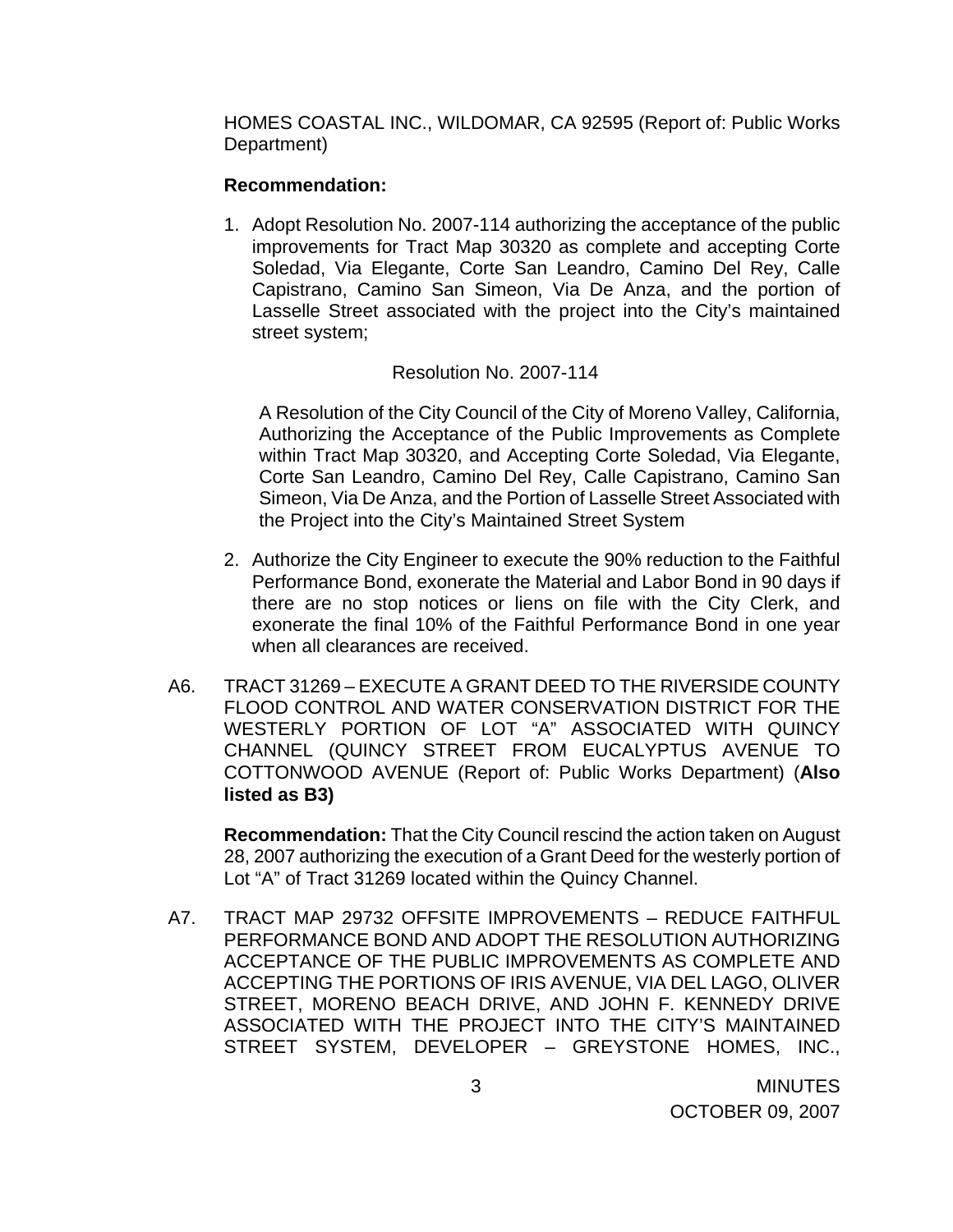TEMECULA, CA 92591 (Report of: Public Works Department)

## **Recommendation:**

1. Adopt Resolution No. 2007-115 authorizing the acceptance of the public improvements for Tract Map 29732 offsite improvements as complete and accepting the portions of Iris Avenue, Via Del Lago, Oliver Street, Moreno Beach Drive, and John F. Kennedy Drive associated with the project into the City's maintained street system;

## Resolution No. 2007-115

A Resolution of the City Council of the City of Moreno Valley, California, Authorizing the Acceptance of the Public Improvements as Complete within Tract Map 29732 Offsite Improvements, and Accepting the Portions of Iris Avenue, Via Del Lago, Oliver Street, Moreno Beach Drive, and John F. Kennedy Drive Associated with the Project into the City's Maintained Street System

- 2. Authorize the City Engineer to execute the 90% reduction to the Faithful Performance Bond, exonerate the Material and Labor Bond in 90 days if there are no stop notices or liens on file with the City Clerk, and exonerate the final 10% of the Faithful Performance Bond in one year when all clearances are received.
- A8. PARCEL MAP 35066 APPROVE FINAL MAP, EAST OF INDIAN STREET, NORTH SIDE OF EUCALYPTUS AVENUE, DEVELOPER: SURESH CHANDRA, UPLAND, CA 91784 (Report of: Public Works Department)

#### **Recommendation:**

- 1. Approve Parcel Map 35066; and
- 2. Authorize the City Clerk to sign the map and transmit said map to the County Recorder's Office for recordation.
- A9. TRACT MAP 25883 SINGLE FAMILY RESIDENTIAL EXONERATION OF BONDS FOR BUS TURN-OUT AND EXONERATION OF TUMF IN-LIEU FEES, SOUTHEAST CORNER OF DRACAEA AVENUE AND LASSELLE STREET, DEVELOPER: MORENO VALLEY INVESTOR, LLC, FONTANA, CA 92335 (Report of: Public Works Department)

## **Recommendation:**

1. Authorize the City Engineer to exonerate the bonds for Tract 25883 Bus Turn-out; and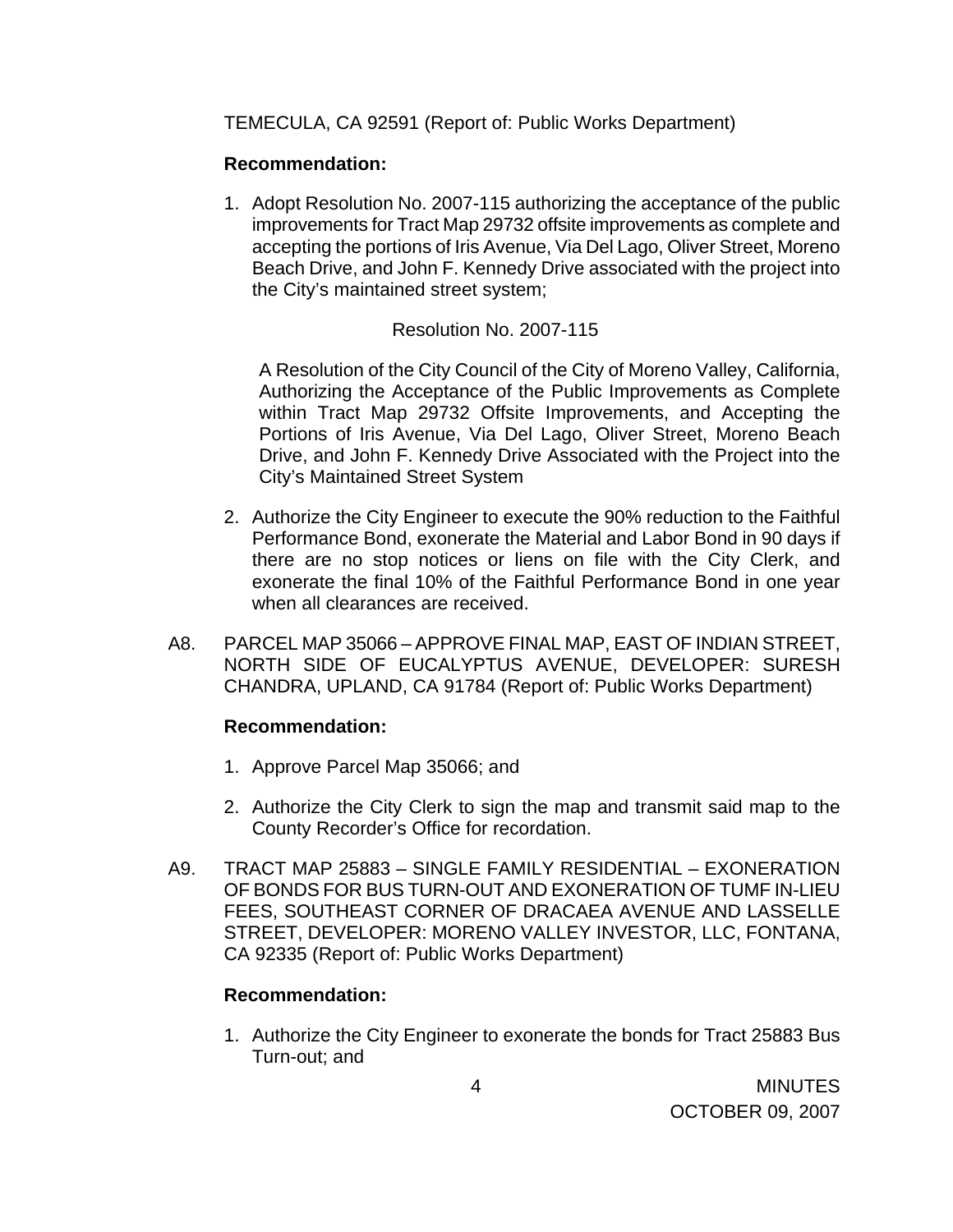- 2. Authorize the City Engineer to exonerate the Letter of Credit for the Transportation Uniform Mitigation Fee (TUMF) in-lieu fees.
- A10. SECOND AMENDMENT TO AGREEMENT FOR PROFESSIONAL CONSULTANT SERVICES WITH NORRIS-REPKE, INC.

### **Recommendation:**

- 1. Approve the "Second Amendment to Agreement for Professional Consultant Services" with Norris-Repke, Inc. (Norris-Repke), 400 N. Tustin Avenue, Suite 230, Santa Ana, CA 92705, to provide Professional Consultant Services;
- 2. Authorize the City Manager to execute the "Second Amendment to Agreement for Professional Consultant Services" with Norris-Repke; and
- 3. Authorize a Purchase Order to Norris-Repke in the amount of \$250,000.00 when the "Second Amendment to Agreement for Professional Consultant Services" has been signed by all parties.
- A11. TRACT MAP 32018 A PORTION OF LOT 63 EXECUTE A QUITCLAIM OF EASEMENT TRANSFERRING THE CITY'S TITLE INTEREST IN A LANDSCAPE EASEMENT TO THE UNDERLYING FEE PROPERTY OWNER, COTTONWOOD AVENUE BETWEEN PERRIS BOULEVARD AND KITCHING STREET, DEVELOPER: YH COTTONWOOD LLC, RANCHO CUCAMONGA, CA 91730 (Report of: Public Works Department)

#### **Recommendation:**

- 1. Authorize the Mayor to execute the Quitclaim of Easement over a portion of Lot 63 transferring the City's title interest in a landscape easement recorded on Tract Map 32018, filed on September 6, 2005, as Instrument No. 734988, in the Official Records of Riverside County, California, to the underlying fee property owner; and
- 2. Direct the City Clerk to forward the signed Quitclaim of Easement to the County Recorder's Office for recordation.
- A12. CITY COUNCIL REPORTS ON REIMBURSABLE ACTIVITIES (Report of: City Clerk's Department)

 **Recommendation:** Receive and file the Reports on Reimbursable Activities for the period of September 19 – October 2, 2007.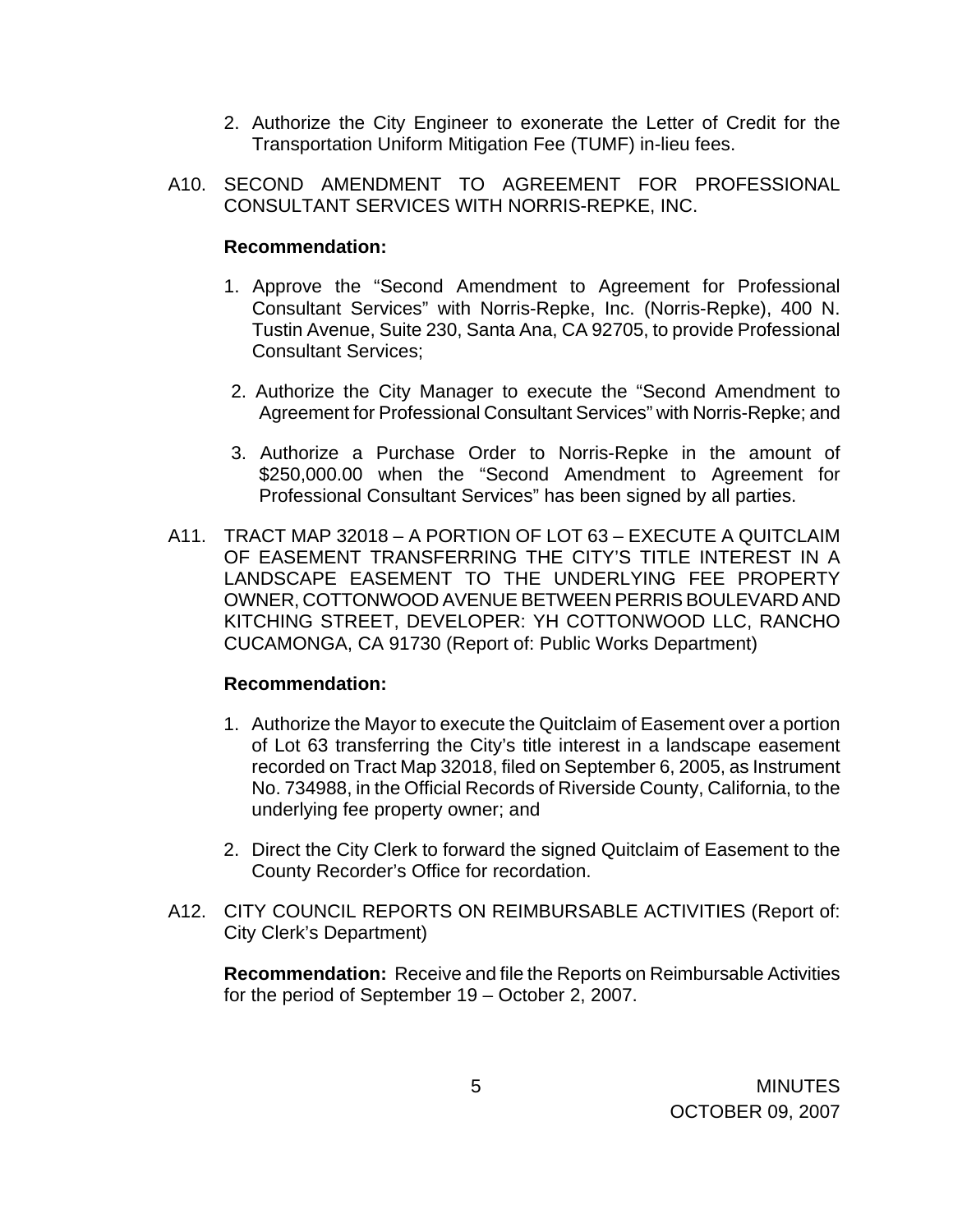### **B. CONSENT CALENDAR** - **COMMUNITY SERVICES DISTRICT**

- B1. ORDINANCES FIRST READING BY TITLE ONLY Waived reading of all Ordinance Introductions and read by title only.
- B2. MINUTES REGULAR MEETING OF SEPTEMBER 25, 2007 (Report of: City Clerk's Department)

**Recommendation:** Approve as submitted.

B3. TRACT 31269 – EXECUTE A GRANT DEED TO THE RIVERSIDE COUNTY FLOOD CONTROL AND WATER CONSERVATION DISTRICT FOR THE WESTERLY PORTION OF LOT "A" ASSOCIATED WITH QUINCY CHANNEL (QUINCY STREET FROM EUCALYPTUS AVENUE TO COTTONWOOD AVENUE (Report of: Public Works Department) (**Also listed as A6)**

**Recommendation:** Authorize the President of the Board of Directors of the Community Services District to accept the westerly portion of Lot "A" and authorize the execution of the Grant Deed for that portion of Lot "A" of Tract 31269 located within the Quincy Channel, thereby, transferring the CSD's fee-title interest to the Riverside County Flood Control and Water Conservation District (the District)

B4. RECOMMENDATION TO ENTER INTO AN AGREEMENT WITH GAMEDAY SPORT AND EDUCATION, LLC (Report of: Parks & Community Services Department)

**Recommendation:** Authorize the City Manager to enter into an agreement with GameDay Sport and Education, LLC, to provide an enrichment sport and exercise program covering the next three years for the After School Education and Safety Program Grant (ASES) and direct the Finance Director to issue a purchase order in the amount of \$552,219.

# **C. CONSENT CALENDAR** - **COMMUNITY REDEVELOPMENT AGENCY**

- C1. ORDINANCES FIRST READING BY TITLE ONLY Waived reading of all Ordinance Introductions and read by title only.
- C2. MINUTES REGULAR MEETING OF SEPTEMBER 25, 2007 (Report of: City Clerk's Department)

**Recommendation:** Approve as submitted.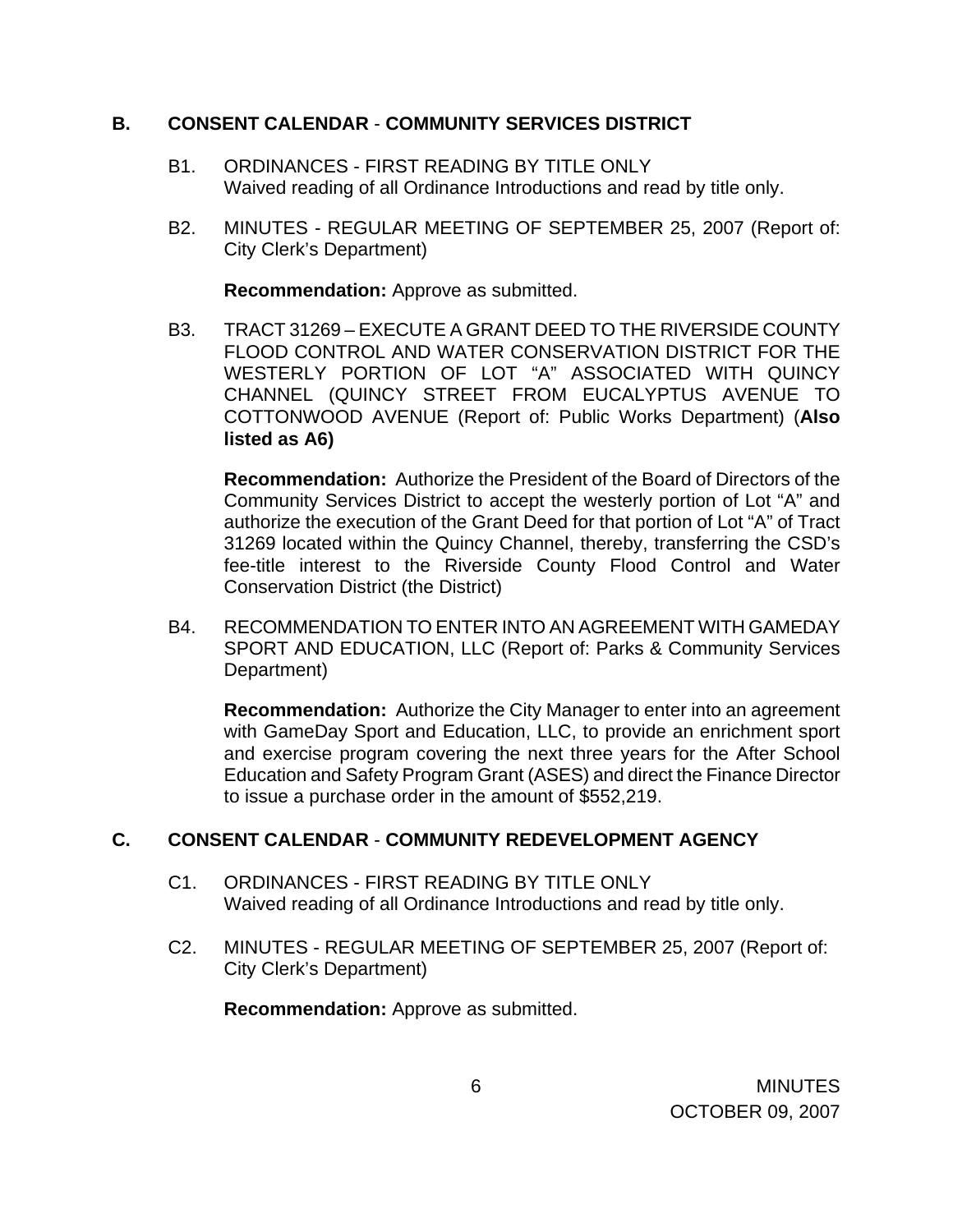### **D. CONSENT CALENDAR** - **BOARD OF LIBRARY TRUSTEES**

- D1. ORDINANCES FIRST READING BY TITLE ONLY Waived reading of all Ordinance Introductions and read by title only.
- D2. MINUTES REGULAR MEETING OF SEPTEMBER 25, 2007 (Report of: City Clerk's Department)

**Recommendation:** Approve as submitted.

### **Joint Consent Calendar Items A1 – D2 approved by a 4-0-1 vote. Flickinger absent. m/Stewart, s/Batey,**

#### **E. PUBLIC HEARINGS**

E1. PUBLIC HEARING REGARDING MAIL BALLOT PROCEEDINGS FOR: TENTATIVE TRACT 34407 (AND ALL AFFECTED PHASES), BALLOTED ITEM: NPDES; TENTATIVE PARCEL MAP 35150, BALLOTED ITEM: NPDES; TENTATIVE TRACT 35514 (AND ALL AFFECTED PHASES), BALLOTED ITEMS: NPDES AND CSD ZONE E-4 (HIGH-SERVICE-LEVEL PARKWAY LANDSCAPE MAINTENANCE); AND TENTATIVE PARCEL MAP 34572, BALLOTED ITEMS: NPDES AND CSD ZONE M (COMMERCIAL, INDUSTRIAL, AND MULTIFAMILY IMPROVED MEDIAN MAINTENANCE) (Report of: Public Works Department)

 Mayor White opened the public testimony portion of the public hearing; there being none, public testimony was closed.

#### **Recommendation:**

- 1. That the City Council after conducting the public hearing to accept public comment:
	- a. Tabulate the National Pollutant Discharge Elimination System (NPDES) ballots for Tentative Tract 34407 (and all affected phases); Tentative Parcel Map 35150; Tentative Tract 35514 (and all affected phases), and Tentative Parcel Map 34572;

#### **Approved by a 4-0-1 vote, Flickinger absent. m/Stewart, s/Batey.**

City Clerk announced the results as follows:

Tentative Tract 34407 - NPDES - "Passes" Tentative Tract 35150 - NPDES - "Passes" Tentative Tract 35514 - NPDES - "Passes"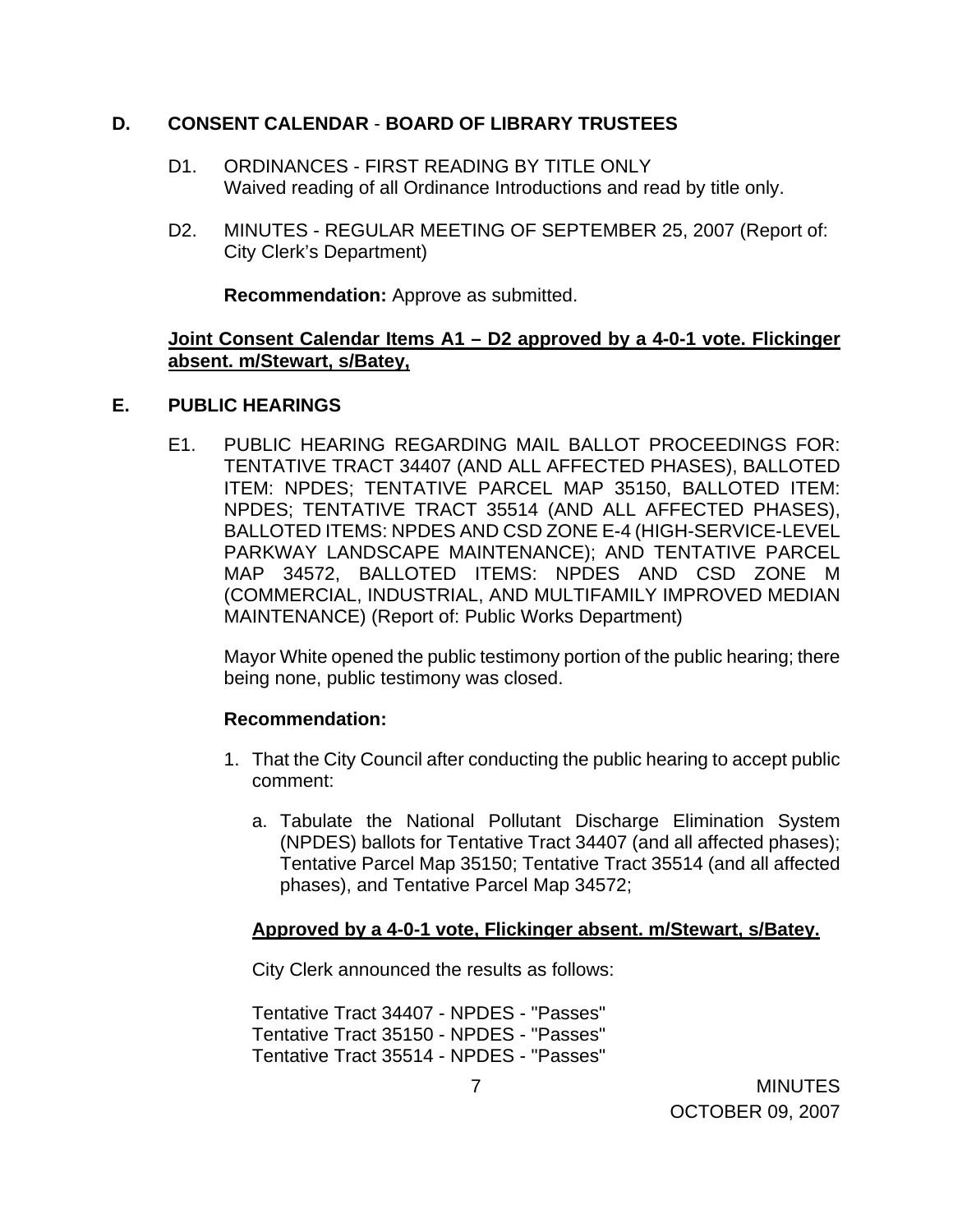Tentative Parcel Map 34572 - NPDES - "Passes"

b. Verify and accept the results of the mail ballot proceedings as identified on the Official Tally Sheet and Assessor Parcel Number (APN) listing;

## **Approved by a 4-0-1 vote, Flickinger absent. m/Stewart, s/Batey.**

- c. Receive and file with the City Clerk's office the accepted Official Tally Sheet and APN listing; and
- d. If approved, authorize and impose the NPDES maximum residential regulatory rate to Tentative Tract 34407 (and all affected phases) and the NPDES maximum commercial/industrial regulatory rate to Tentative Parcel Map 35150, Tentative Tract 35514 (and all affected phases), and Tentative Parcel Map 34572.

### **Approved by a 4-0-1 vote, Flickinger absent. m/Stewart, s/Batey.**

- 2. That the Community Services District after conducting the public hearing to accept public comment:
	- a. Tabulate the CSD ballots for Tentative Tract 35514 (and all affected phases) and Tentative Parcel Map 34572;

#### **Approved by a 4-0-1 vote, Flickinger absent. m/Stewart, s/Batey.**

The City Clerk announced the results as follows:

Tentative Tract 35514 - CSD Zone E-4 - "Passes" Tentative Parcel Map 34572- CSD Zone M - "Passes"

- b. Verify and accept the results of the mail ballot proceedings as identified on the Official Tally Sheet and APN listing;
- c. Receive and file with the City Clerk's office the accepted Official Tally Sheet and APN listing; and
- d. If approved, authorize and impose the CSD Zone E-4 (High-Service-Level Parkway Landscape Maintenance) annual acreage charge for Tentative Tract 35514 and the CSD Zone M (Commercial, Industrial, and Multifamily Improved Median Maintenance) annual charge to Tentative Parcel Map 34572.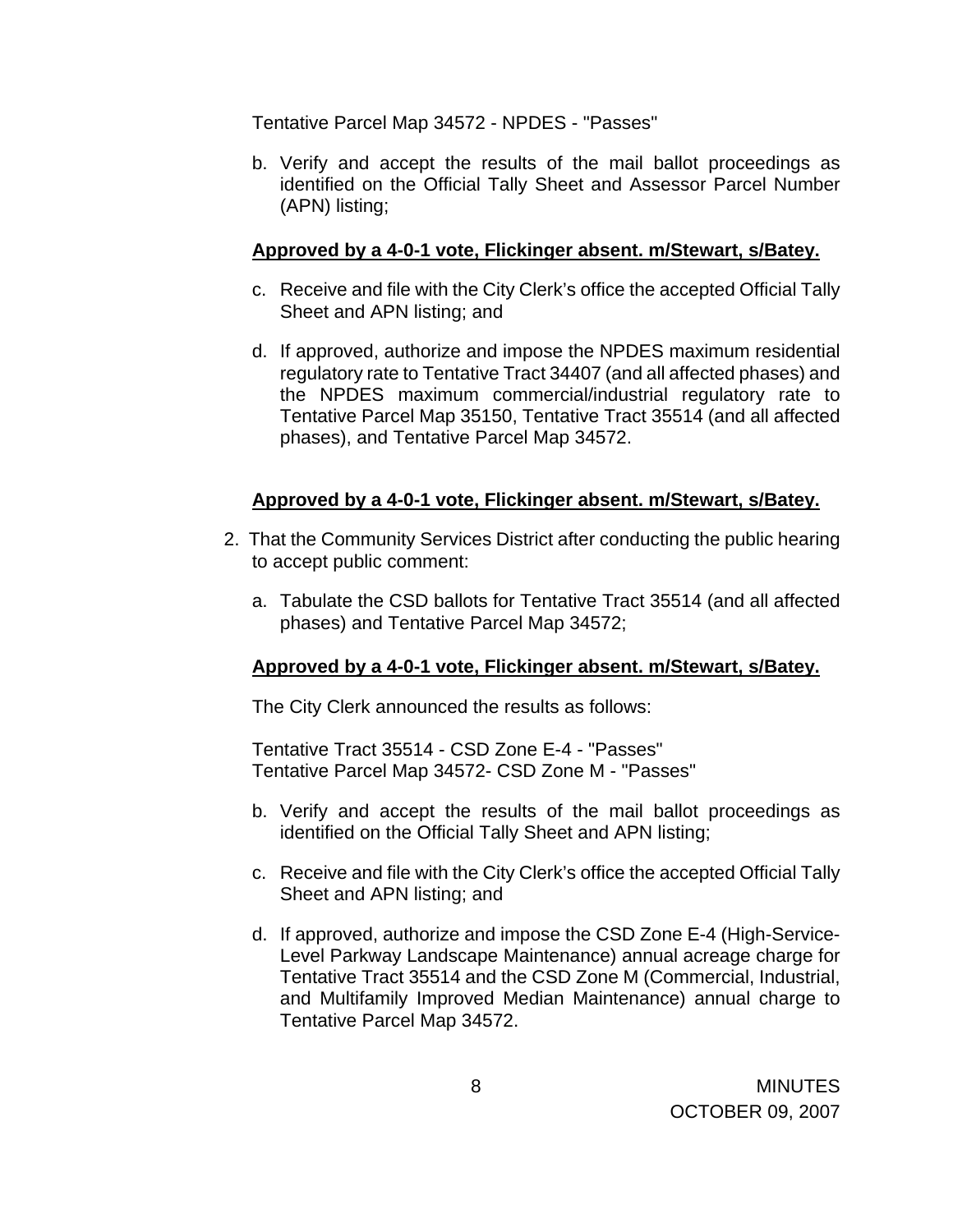### **Approved by a 4-0-1 vote, Flickinger absent. m/Stewart, s/Batey.**

E2. A PUBLIC HEARING TO AMEND THE CITY'S ZONING ATLAS FOR VARIOUS PROPERTIES CITYWIDE FROM R5 (RESIDENTIAL – 5) AND R10 (RESIDENTIAL-10) TO RS10 (RESIDENTIAL SINGLE-FAMILY-10) TO PROVIDE CONSISTENCY WITH THE RECENT ADOPTION OF THE CITY'S COMPREHENSIVE GENERAL PLAN LAND USE MAP AND PROVIDE FLEXIBILITY FOR FUTURE ADDITIONS WITHIN SMALL LOT SINGLE-FAMILY RESIDENTIAL SUBDIVISIONS. THE APPLICANT IS THE CITY OF MORENO VALLEY PLANNING DIVISION. (Report of: Community Development Department)

# **Recommendation:** That the City Council:

- 1. Recognize that the proposed consistency item to the General Plan (PA06-0158) is consistent with the previously certified Final Environmental Impact Report for the comprehensive General Plan amendment (SCH #200091075) pursuant to Section 15168 of the California Environmental Quality Act (CEQA) Guidelines; and
- 2. Introduce Ordinance No. 756 thereby approving PA06-0158 (Change of Zone), including changes to the zoning atlas from R5 (Residential 5) and R10 (Residential 10) to RS10 (Residential single-family-10) for numerous residential properties citywide, based on the findings in the City Council Ordinance.

## Ordinance No. 756

 An Ordinance of the City Council of the City of Moreno Valley, California, Amending the Official Zoning Atlas of said City, Approving Change of Zone PA06-0158 for Various Locations within the City of Moreno Valley Consistent with the Comprehensive Update to the City's General Plan Land Use Map and Finding that the Application is Consistent with the Previously Certified Final Program Environmental Impact Report (SCH#200091075) Pursuant to Section 15168 of the California Environmental Quality Act (CEQA) Guidelines

Mayor White opened the public testimony portion of the public hearing; there being none, public testimony was closed.

# **Approved by a 4-0-1 vote, Flickinger absent. m/Stewart, s/Batey.**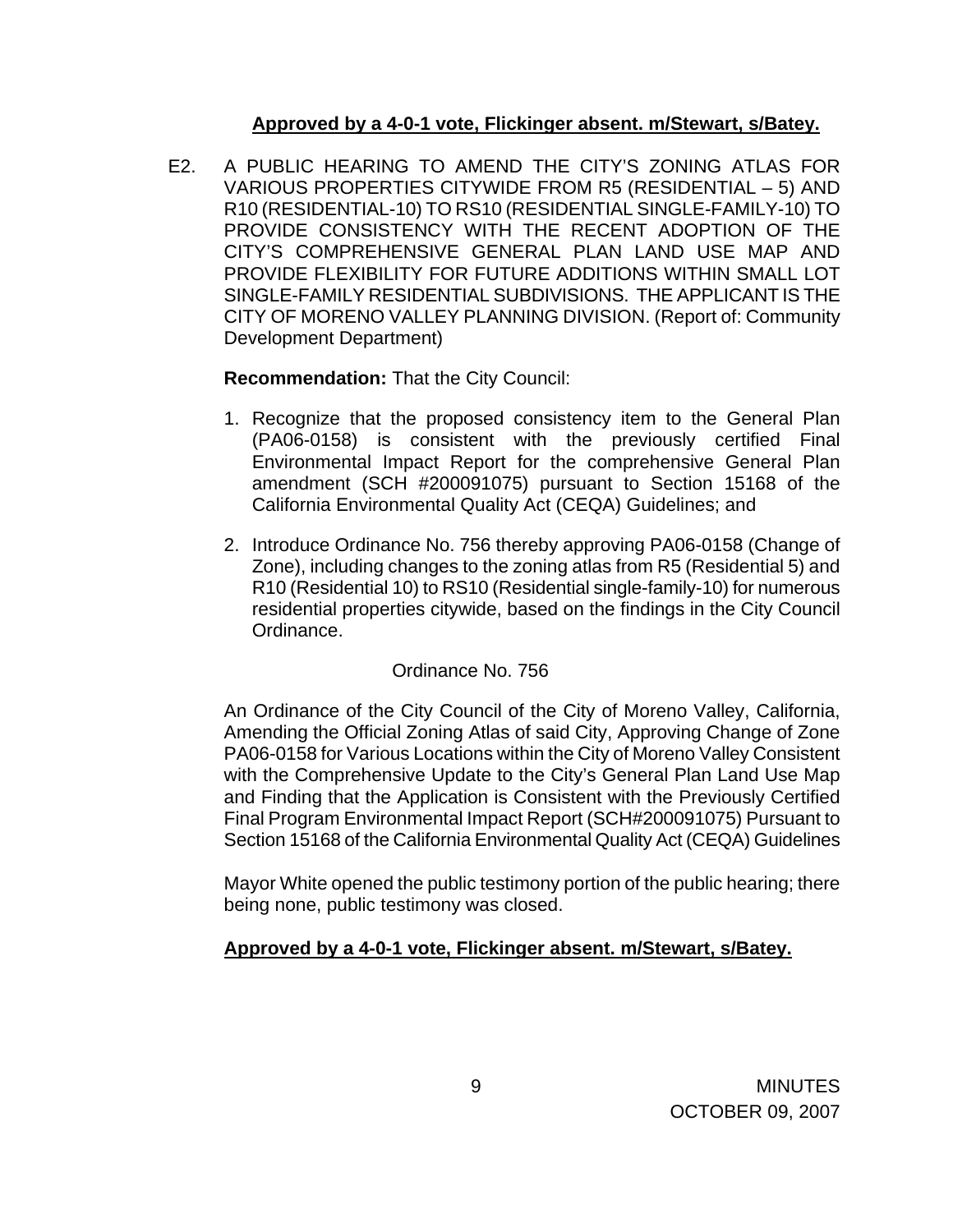E3. A PUBLIC HEARING REGARDING PA07-0006, A PROPOSAL TO AMEND TITLE 9 OF THE MUNICIPAL CODE, SUBMITTED BY THE COMMUNITY DEVELOPMENT DEPARTMENT OF THE CITY OF MORENO VALLEY, AMENDING MUNICIPAL CODE PROVISIONS REGARDING CHURCHES AND SIMILAR ASSEMBLY USES, RETAIL USE, TOWING, ADMINISTRATIVE REVOCATION OF ADMINISTRATIVE APPROVALS, APPEAL PERIOD OF GENERAL PLAN AMENDMENTS, LANDSCAPING SETBACKS, NEW APPLICATIONS FOLLOWING DENIAL, AND MULTIPLE FAMILY DEVELOPMENT STANDARDS. (Report of: Community Development Department)

**Recommendation:** That the City Council conduct a public hearing regarding PA07-0006, and

Mayor White opened the public testimony portion of the public hearing, which were received from Teresa Young (on behalf of Greater Faith Christian Fellowship) who expressed concerns.

1. Find that PA07-0006 is exempt from the California Environmental Quality Act (CEQA) pursuant to Section 15061 of the CEQA Guidelines; and

#### **Approved by a 4-0-1 vote, Flickinger absent. m/Stewart, s/Batey.**

2. Introduce Ordinance No. 757 thereby approving PA07-0006, amending various sections of Title 9 of the City of Moreno Valley Municipal Code.

## Ordinance No. 757

 An Ordinance of the City Council of the City of Moreno Valley, California, Amending Title 9 of the City of Moreno Valley Municipal Code Regarding Churches and Similar Assembly Uses, Retail Use, Towing, Administrative Revocation of Administrative Approvals, Landscaping Setbacks, New Applications Following Denial and Multiple-Family Development Standards

#### **Approved by a 4-0-1 vote, Flickinger absent. m/Stewart, s/Batey.**

## **F. ITEMS REMOVED FROM CONSENT CALENDARS FOR DISCUSSION OR SEPARATE ACTION - NONE**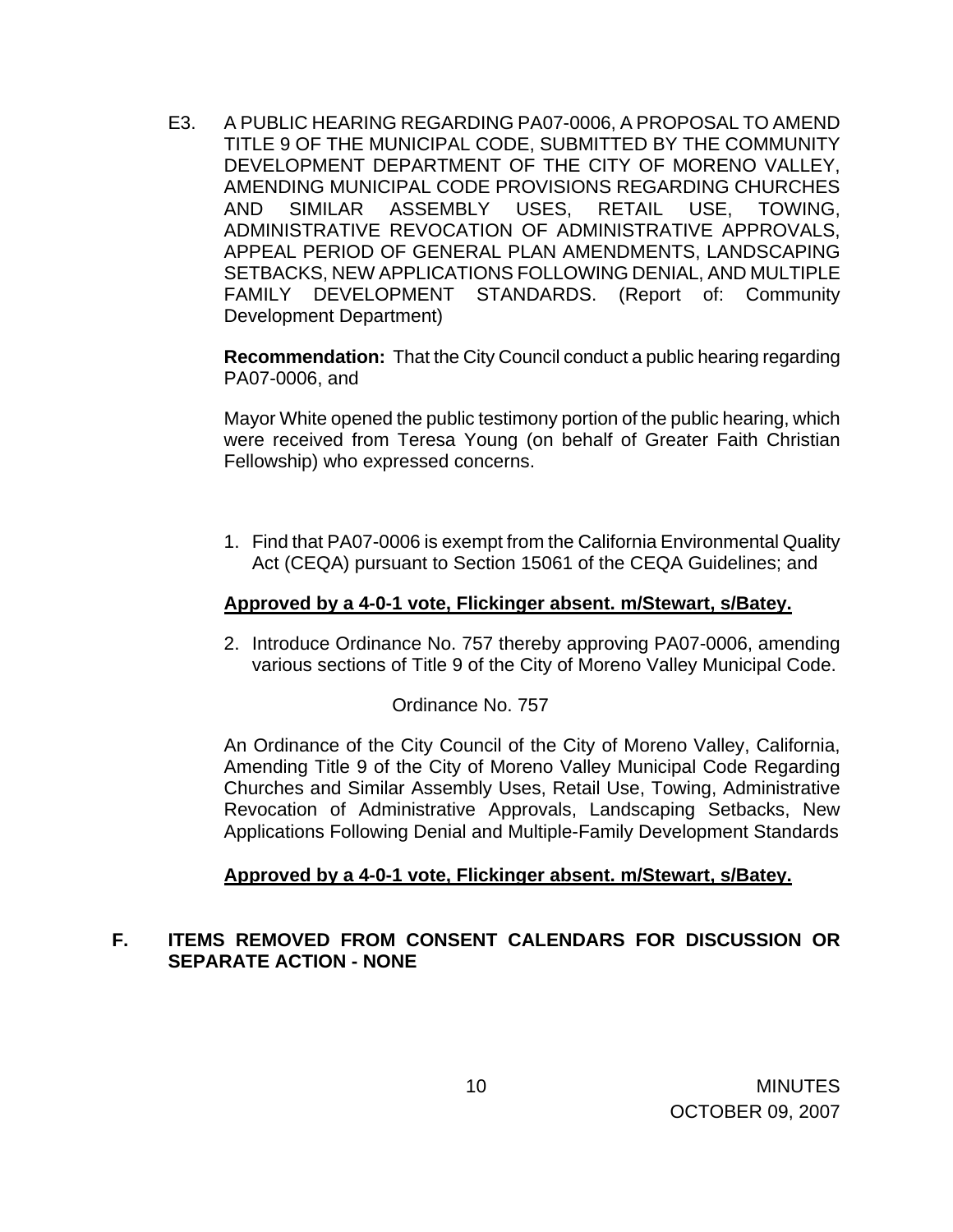### **G. REPORTS**

G1. APPOINTMENTS TO THE ARTS COMMISSION (Report of: City Clerk's Department)

**Recommendation:** That the City Council make the following appointments to the Arts Commission:

- 1. Appoint Debra Higgs, Robert E. Miller and Suzi Zuppardo as members with terms expiring June 30, 2008;
- 2. Appoint Ruth Van Hala, Patricia S. Korzec and Harvest Joy Riggio as members with terms expiring June 30, 2009;
- 3. Appoint Eric von Mizener as a member with a term expiring June 30, 2010;
- 4. Appoint Council Member Flickinger as the primary and Mayor Pro Tem Batey as alternate representative to the Arts Commission; and
- 5. Appoint Parks and Community Services Director Mike McCarty as the staff liaison to the Arts Commission.

Mayor White opened the agenda item for public comments, which were received from Marcus Van Hala (thanked the City Council for establishing the Arts Commission).

## **Approved by a 4-0-1 vote, Flickinger absent. m/Stewart, s/Batey.**

 G2. AWARD OF CONTRACT AND APPROVAL OF SUPPLEMENTAL FUNDING FOR ERP SYSTEM REPLACEMENT PROJECT MANAGEMENT SERVICES (Report of: Administrative Services and Finance Departments)

**Recommendation:** That the City Council take the following actions:

- 1. Award the contract (Agreement for Professional Services) to Leckey Consulting, Inc. for ERP System Replacement Project Management Services and instruct the Finance Director to issue a purchase order for an amount not-to-exceed \$269,012; and
- 2. Approve an appropriation of \$175,000 utilizing project funds remaining from the original *OneWorld* implementation and carried forward to the current fiscal year, to supplement the \$95,000 in funding already available.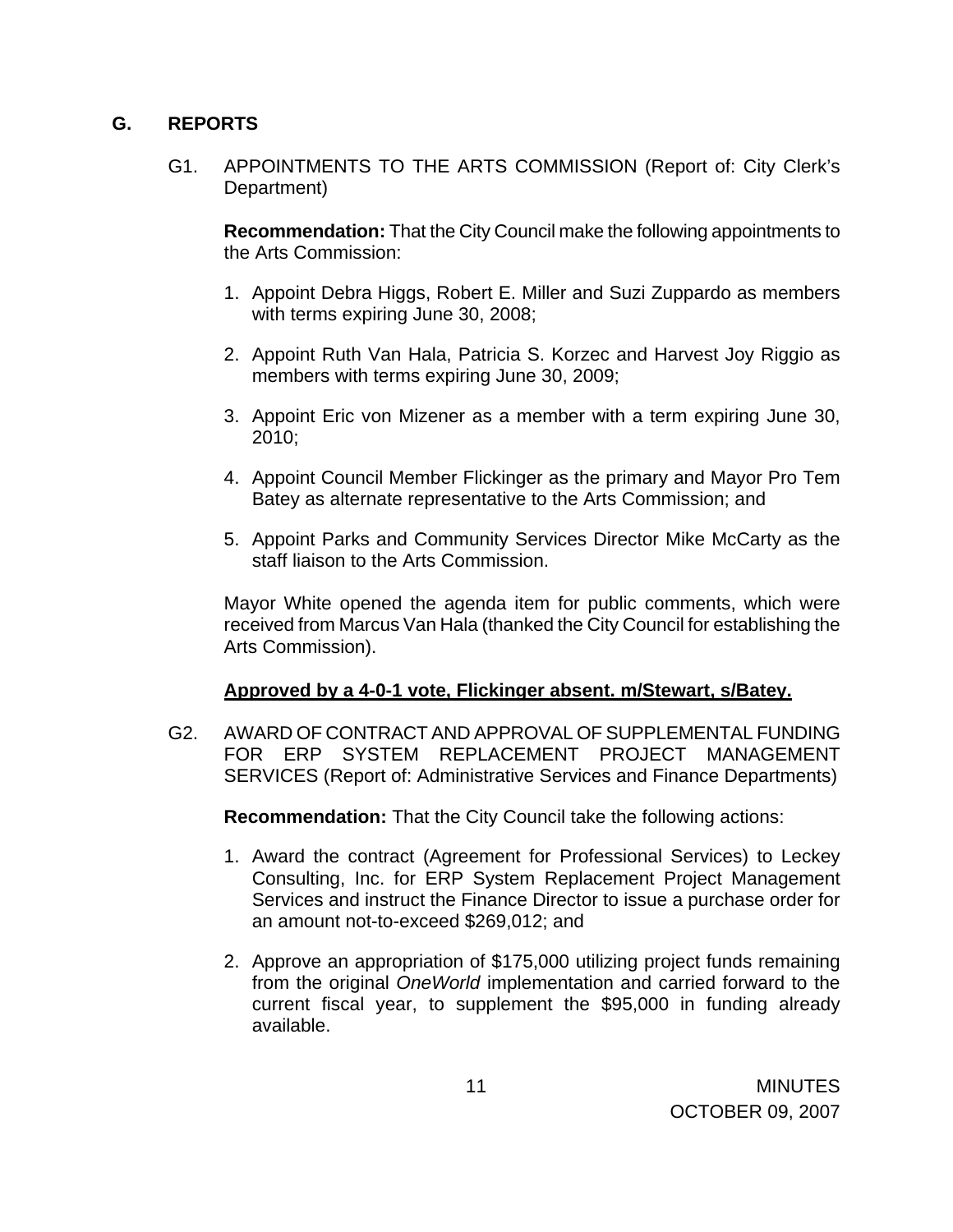Mayor White opened the agenda item for public comments; there being none, public comments were closed.

## **Approved by a 3-1-1 vote, Flickinger absent. m/White, s/West, Batey dissenting.**

G3. CITY MANAGER'S REPORT (Informational Oral Presentation – not for Council action)

Assistant City Manager Betsy Adams reported:

- 1) All 216 golf slots have been sold for the upcoming Mayor's Cup Golf Tournament scheduled for November 15 at the Moreno Valley Ranch Golf Club; established a waiting list
- 2) On behalf of the Moreno Valley Community Foundation, the City will be hosting a Night of Comedy on Saturday, March 15, 2008 at the Conference and Recreation Center
- 3) The dedication ceremony for the Cottonwood Equestrian Station is scheduled for December 10 at 10:00 a.m.

## **H. LEGISLATIVE ACTIONS**

ORDINANCES - 1ST READING AND INTRODUCTION - NONE

ORDINANCES - 2ND READING AND ADOPTION

H1. ORDINANCE NO. 753 - AN ORDINANCE OF THE CITY COUNCIL OF THE CITY OF MORENO VALLEY, CALIFORNIA, APPROVING P06-133 (SPECIFIC PLAN AMENDMENT) TO CHANGE THE LAND USE FROM SP193C (COMMERCIAL) TO SP193MR (MEDIUM RESIDENTIAL) FOR ASSESSOR'S PARCEL NUMBER 304-260-007 APPROXIMATELY 10.31- NET ACRES LOCATED AT THE SOUTHWEST CORNER OF IRIS AVENUE AND VIA DEL LAGO (RECEIVED FIRST READING AND INTRODUCTION ON SEPTEMBER 25, 2007 BY A 4-0-1 VOTE, BATEY ABSENT) **Recommendation:** Adopt Ordinance No. 753.

## Ordinance No. 753

An Ordinance of the City Council of the City of Moreno Valley, California, Approving P06-133 (Specific Plan Amendment) to Change the Land Use from SP193C (Commercial) to SP193MR (Medium Residential) for Assessor's Parcel Number 304-260-007 Approximately 10.31-Net Acres Located at the Southwest Corner of Iris Avenue and Via Del Lago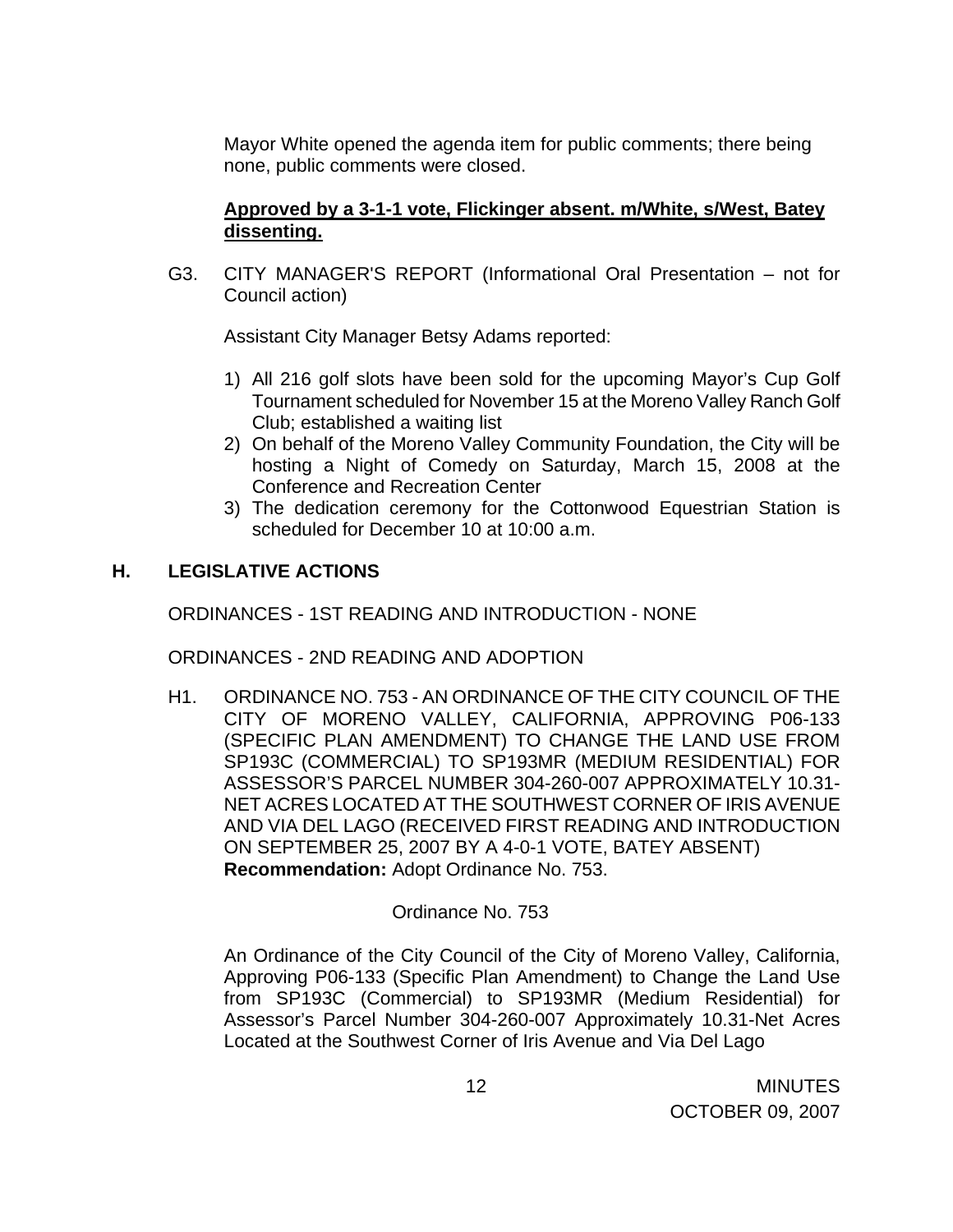### **Approved by a 4-0-1 vote, Flickinger absent. m/Stewart, s/West.**

H2. ORDINANCE NO. 754 - AN ORDINANCE OF THE CITY COUNCIL OF THE CITY OF MORENO VALLEY, CALIFORNIA, APPROVING PA07-0067 (ZONE CHANGE) TO CHANGE THE LAND USE FROM BUSINESS PARK TO COMMUNITY COMMERCIAL FOR THE 3.49-ACRES LOCATED WITHIN PORTIONS OF PARCEL B AND PARCEL C OF LOT LINE ADJUSTMENT NO. 983 (RECEIVED FIRST READING AND INTRODUCTION ON SEPTEMBER 25, 2007 BY A 4-0-1 VOTE, BATEY ABSENT)

**Recommendation:** Adopt Ordinance No. 754.

## Ordinance No. 754

An Ordinance of the City Council of the City of Moreno Valley, California, Approving PA07-0067 (Zone Change) to Change the Land Use From Business Park to Community Commercial for the 3.49-Acres Located Within Portions of Parcel B and Parcel C of Lot Line Adjustment No. 983

### **Approved by a 4-0-1 vote, Flickinger absent. m/West, s/Stewart.**

H3. ORDINANCE NO. 755 - AN ORDINANCE OF THE CITY COUNCIL OF THE CITY OF MORENO VALLEY, CALIFORNIA, APPROVING PA07-0037 (ZONE CHANGE) TO CHANGE THE LAND USE FOR THE 1.77-NET ACRES OF ASSESSOR'S PARCEL NUMBER 291-242-018 FROM OFFICE TO NEIGHBORHOOD COMMERCIAL (RECEIVED FIRST READING AND INTRODUCTION ON SEPTEMBER 25, 2007 BY A 4-0-1 VOTE, BATEY ABSENT)

**Recommendation:** Adopt Ordinance No. 755.

Ordinance No. 755

An Ordinance of the City Council of the City of Moreno Valley, California, Approving PA07-0037 (Zone Change) to Change the Land Use for the 1.77- Net Acres of Assessor's Parcel Number 291-242-018 from Office to Neighborhood Commercial

## **Approved by a 4-0-1 vote, Flickinger absent. m/Stewart, s/West.**

ORDINANCES - URGENCY ORDINANCES – NONE

RESOLUTIONS – NONE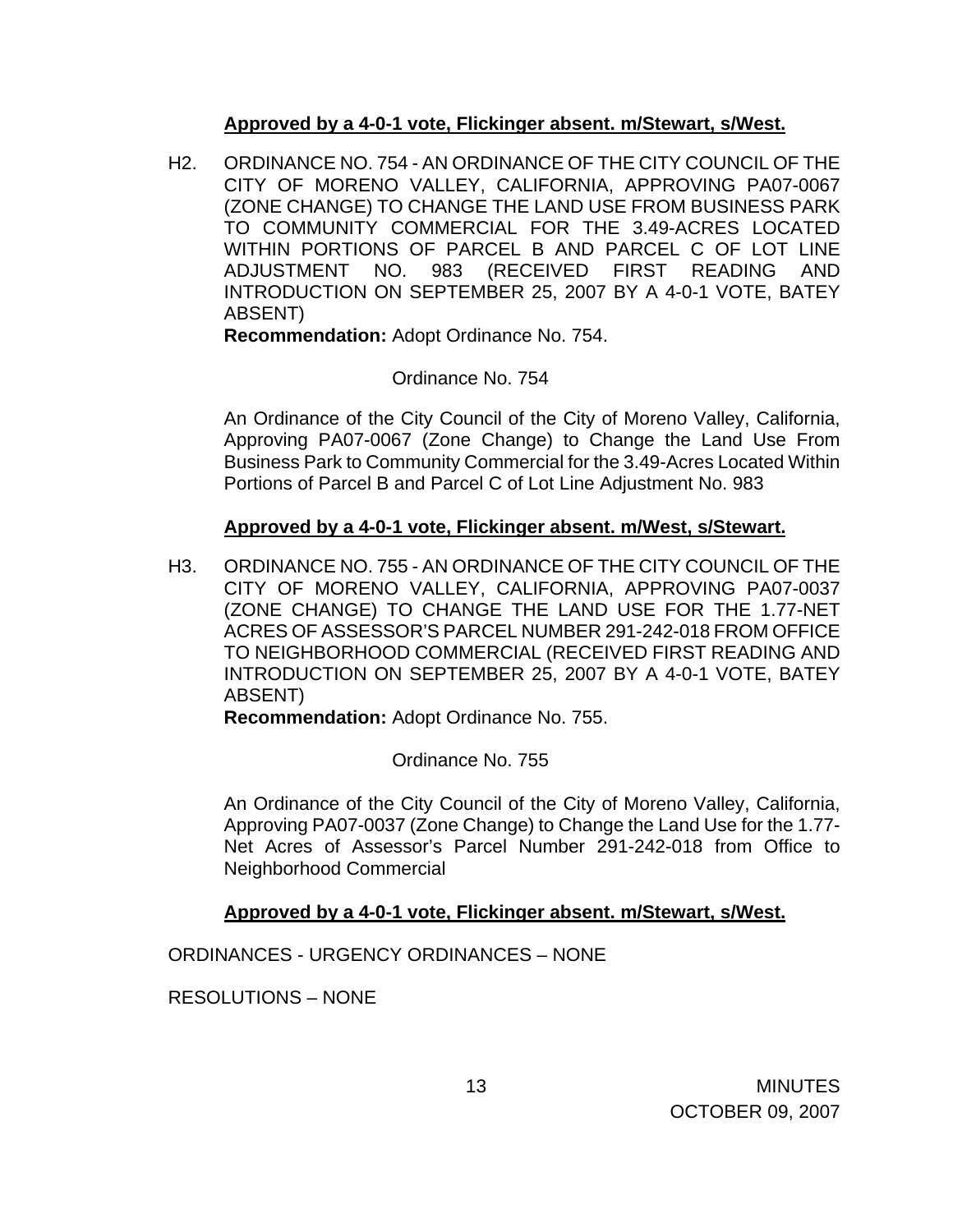PUBLIC COMMENTS **ON ANY SUBJECT NOT ON THE AGENDA** UNDER THE JURISDICTION OF THE CITY COUNCIL ARE AS FOLLOWS:

## Walter Page

1) Roundabouts eliminate the need for traffic signals and improve traffic flow

### **CLOSING COMMENTS AND/OR REPORTS OF THE CITY COUNCIL, COMMUNITY SERVICES DISTRICT, OR COMMUNITY REDEVELOPMENT AGENCY**

### Mayor Pro Tem Batey

- 1) Responded to an e-mail complaining that too many liquor stores are being approved - stated that this is not the case
- 2) Community park is progressing well estimate time of completion mid January 2008
- 3) Asked for prayers for Council Member Flickinger and her family while they are going through difficult times caused by health issues
- 4) Inquired about progress of Day/Cottonwood and Dracaea/Day traffic signals Public Works Director responded that PW is waiting for a part (cabinet) for Day/Cottonwood traffic signal that should arrive this month; he will come back with update on Dracaea/Day traffic signal

### Council Member Stewart

- 1) Received a phone call from a constituent antenna at City Hall is not adequate (not powerful or high enough) to provide service to HAM radio operators in his District; asked to look at this problem
- 2) Visited new Best Buy huge (42,000 square feet), fantastic looking store, but challenge of going in and out of center
- 3) Nason off ramp more improvements coming soon Public Works is working with the developer and Caltrans to get some temporary signals
- 4) Roundabouts very good suggestion
- 5) Issues about changes affecting churches in the future staff should notify churches about upcoming public hearings
- 6) Cynthia Kinser a very hard working, skilled staff member doing outstanding job, commended her on her promotion

## Council Member West

- 1) Asked for an update/report on the soccer field project to be submitted to the president of the Moreno Valley Community College
- 2) Thanked the Recreational Trails Board for sponsoring hikes: on 10/27/07 at Box Springs Mountain Trail, 1/26/08 at Terri Peak, 4/26/08 at Lake Perris, 7/26/08, at Hidden Springs; call 951.413.3702 for more information; it's a great opportunity to exercise and see the city; hopes to get participation from the public